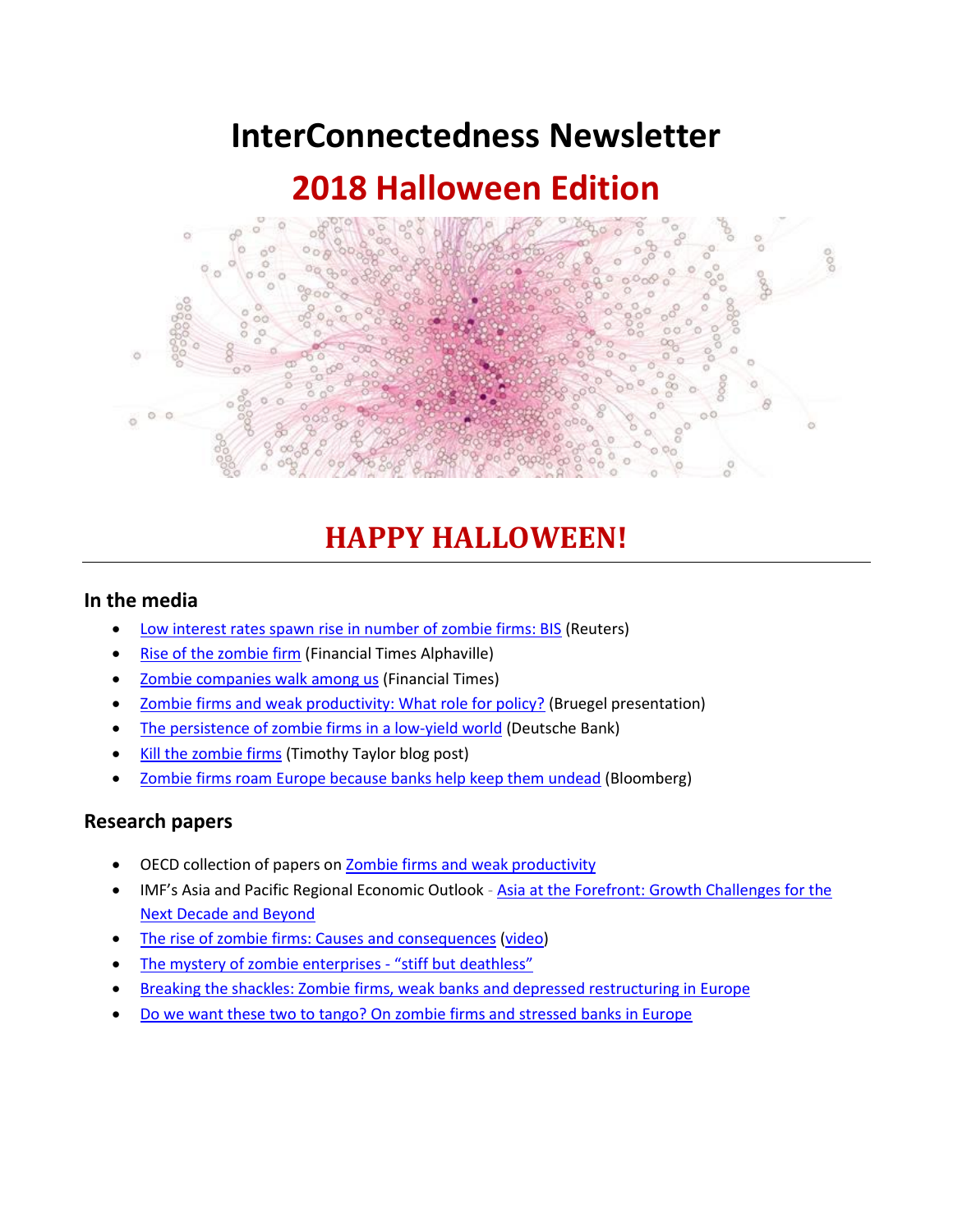## **CONFERENCE ANNOUNCEMENTS**

- The 2019 RCFS/RAPS Conference at Baha Mar will take place during Feb 15-17 in Nassau (Bahamas). Deadline: **Nov 1**. Dual submissions available at the *Review of Asset Pricing Studies* and the *Review of Corporate Finance Studies*[. http://sfsrcfs.org/files/2018/09/Bahamas-2019-Call-for-Papers.pdf](http://sfsrcfs.org/files/2018/09/Bahamas-2019-Call-for-Papers.pdf)
- The "Advances in Micro-Consistent Macroeconomics" Conference will take place in Lillehammer (Norway) during Feb 26-Mar 1. Deadline: **Nov 1**. Submissions to [micromacroconference@gmail.com](mailto:micromacroconference@gmail.com)
- The Columbia University/BPI 2019 Research Conference "Bank regulation, lending and growth" will take place on Mar 1 in New York City (NY). Deadline: **Nov 1**. <https://www.ssrn.com/en/index.cfm/janda/announcement/?id=2988>
- The 2019 Financial Intermediation Research Society (FIRS) will take place in Savannah (GA) during May 28-30. Deadline: **Nov 2**[. https://firsociety.org/conference/](https://firsociety.org/conference/)
- The 6th Annual Conference on Financial Market Regulation will take place in Washington DC during May 9-10. Deadline: **Nov 8**.<https://hq.ssrn.com/conference=6th-Fin-Mkt-Reg>
- The "Financial Intermediation, Regulation and Economic Policy: The 50th Anniversary of the *Journal of Money, Credit and Banking*" Conference will take place during Mar 28-29 in Frankfurt. Submissions to a special *Journal of Money, Credit and Banking* issue are possible. Deadline: **Nov 15**. <https://www.ssrn.com/en/index.cfm/janda/announcement/?id=2463>
- The UBC Winter Finance Conference will take place during Mar 1-3 in Whistler, BC (Canada). Deadline: **Nov 18**. Dual submission available at the *Review of Asset Pricing Studies* and the *Review of Corporate Finance Studies*.<https://webforms.sauder.ubc.ca/finance-conference-papers>
- The 2019 UNC-Duke Corporate Finance Conference will take place during Apr 5-6 in Chapel Hill (NC). Deadline: **Nov 18**.<https://conferences.fuqua.duke.edu/corpfinance/>
- The University of Kentucky PNC Finance Conference will take place during Apr 25-27 in Lexington (KY). Deadline: **Nov 19**. <http://www.uky.edu/financeconference/>
- The Adam Smith Workshops in Asset Pricing and Corporate Finance will take place during Mar 21-22 at Imperial College London. Deadline: **Nov 19**. [https://www.eventbrite.co.uk/e/paper-submission-adam](https://www.eventbrite.co.uk/e/paper-submission-adam-smith-workshops-2019-tickets-50682250977)[smith-workshops-2019-tickets-50682250977](https://www.eventbrite.co.uk/e/paper-submission-adam-smith-workshops-2019-tickets-50682250977)
- The ASU Sonoran Winter Conference 2019 will take place during Feb 21-23 at Arizona State University. Deadline: **Nov 19**.<https://blogs.wpcarey.asu.edu/financeconference/>
- The 7th HEC-McGill Winter Finance Workshop will take place during Mar 14-16 in Sunshine Village (Alberta, Canada). Deadline: **Nov 25**[. https://sites.google.com/site/winterfinanceworkshop/](https://sites.google.com/site/winterfinanceworkshop/)
- The 6th International Conference on Sovereign Bond Markets: Quantitative Easing and Financial (In)Stability will take place during Apr 1-3 at Goethe University in Frankfurt. Deadline: **Dec 1**. <http://www.greta.it/sovereign/conferences.htm>
- The Risk Management and Financial Innovation Conference: In Memory of Peter Christoffersen will take place during Mar 8-10 in Mt. Tremblant (Quebec, Canada). Deadline: **Dec 7**. <http://www.rotman.utoronto.ca/FacultyAndResearch/RiskMGMTFinancialInnovationConference>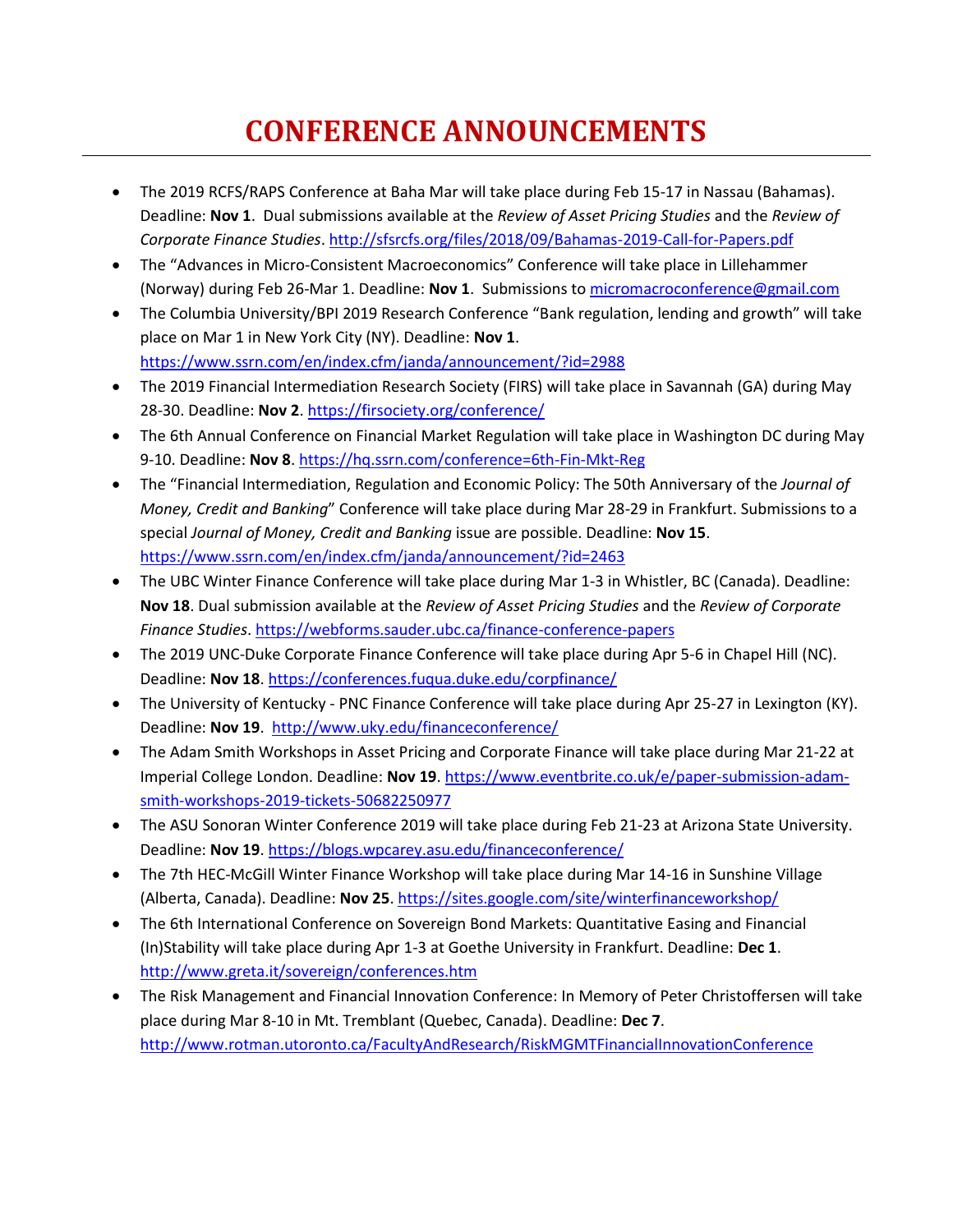- The Annual IJCB Research Conference "Commodity prices and monetary policy: New theory and perspectives" will take place during Jun 4-5 n Oslo. Special issue in the *International Journal of Central Banking*. Deadline: **Dec 15**. [https://www.ijcb.org/ijcbconf/ijcb\\_june19conf\\_cfp.pdf](https://www.ijcb.org/ijcbconf/ijcb_june19conf_cfp.pdf)
- The 2019 Northeastern University Finance Conference will take place during May 10-11 in Boston. Deadline: **Dec 15**. [http://www.damore-mckim.northeastern.edu/faculty-and-research/academic](http://www.damore-mckim.northeastern.edu/faculty-and-research/academic-groups/finance/finance-conference)[groups/finance/finance-conference](http://www.damore-mckim.northeastern.edu/faculty-and-research/academic-groups/finance/finance-conference)
- The NBER Conference "Big Data: Long-Term Implications for Financial Markets and Firms" will take place on Mar 8 in Cambridge (MA). Dual submission to the *Review of Financial Studies*. Deadline: **Dec 16**. <http://conference.nber.org/confer/2019/BDFMs19/call.html>
- The European Financial Management Association 2019 Annual Meeting will take place at the University of Azores (Portugal) during Jun 26-29. Deadline: **Jan 15**.<http://www.efmaefm.org/>
- The 9th International Conference of the Financial Engineering and Banking Society will take place during May 30-Jun 1 in Prague. Deadline: **Jan 15**. Special issues in *Journal of Economic Behavior and Organization* and *European Journal of Finance*. [https://www.febsociety.org/conferences/international](https://www.febsociety.org/conferences/international-conferences/9th-international-conference/overview/)[conferences/9th-international-conference/overview/](https://www.febsociety.org/conferences/international-conferences/9th-international-conference/overview/)
- The Conference on "Central Bank Communications: From Mystery to Transparency" will take place at the Central Bank of Ukraine during May 23-24. Deadline: **Jan 31**. [https://www.dropbox.com/s/x9kz9zwnz8sl5r1/call\\_for\\_papers\\_JME.pdf?dl=0](https://www.dropbox.com/s/x9kz9zwnz8sl5r1/call_for_papers_JME.pdf?dl=0)
- The 2019 Annual Meeting of the Swiss Society for Financial Market Research will take place on Apr 5 in Zurich.<http://www.fmpm.ch/conference>

#### **CONFERENCE PROGRAMS**

- The EM Group Workshop on International Capital Flows: Drivers and Policy Responses took place during May 3-4 at Cass Business School in London. Program on https://www.cass.city.ac.uk/ data/assets/pdf\_file/0007/409192/EMG-ECB-Workshop-2018 Programme.pdf
- The 2nd Annual Workshop of ESCB Research Cluster 3 "Financial stability, macro-prudential regulation and micro-prudential supervision" took place during Sep 6-7 in Frankfurt. Program on https://www.ecb.europa.eu/pub/conferences/html/20180906 2nd annual ws finstab mprudreg mpr [udspvrn.en.html](https://www.ecb.europa.eu/pub/conferences/html/20180906_2nd_annual_ws_finstab_mprudreg_mprudspvrn.en.html)
- The IWFSAS Conference took place at Cass Business School in London during Sep 10-11. Program on <https://iwfsas.org/iwfsas2018/program/>
- The "International Spillovers" CEBRA Conference took place in Warsaw during Sep 20-21. Program on <http://www.nbp.pl/badania/konferencje/2018/international-spillovers/programSept2018.pdf>
- The CREDIT 2018 on Small Business Risk, Financial Regulation and Big Data Analytics Conference took place in Venice during Sep 27-28. Program o[n http://www.greta.it/credit/credit2018/credit2018.htm](http://www.greta.it/credit/credit2018/credit2018.htm)
- The 8th Annual FDIC Consumer Research Symposium took place on Oct 12 in Arlington (VA). Program on <https://www.fdic.gov/news/conferences/consumersymposium/2018/index.html>
- The BdF/EUI Conference "Preventing global and domestic risks with fiscal and monetary policies" took place in Florence during Oct 18-19. Program and papers on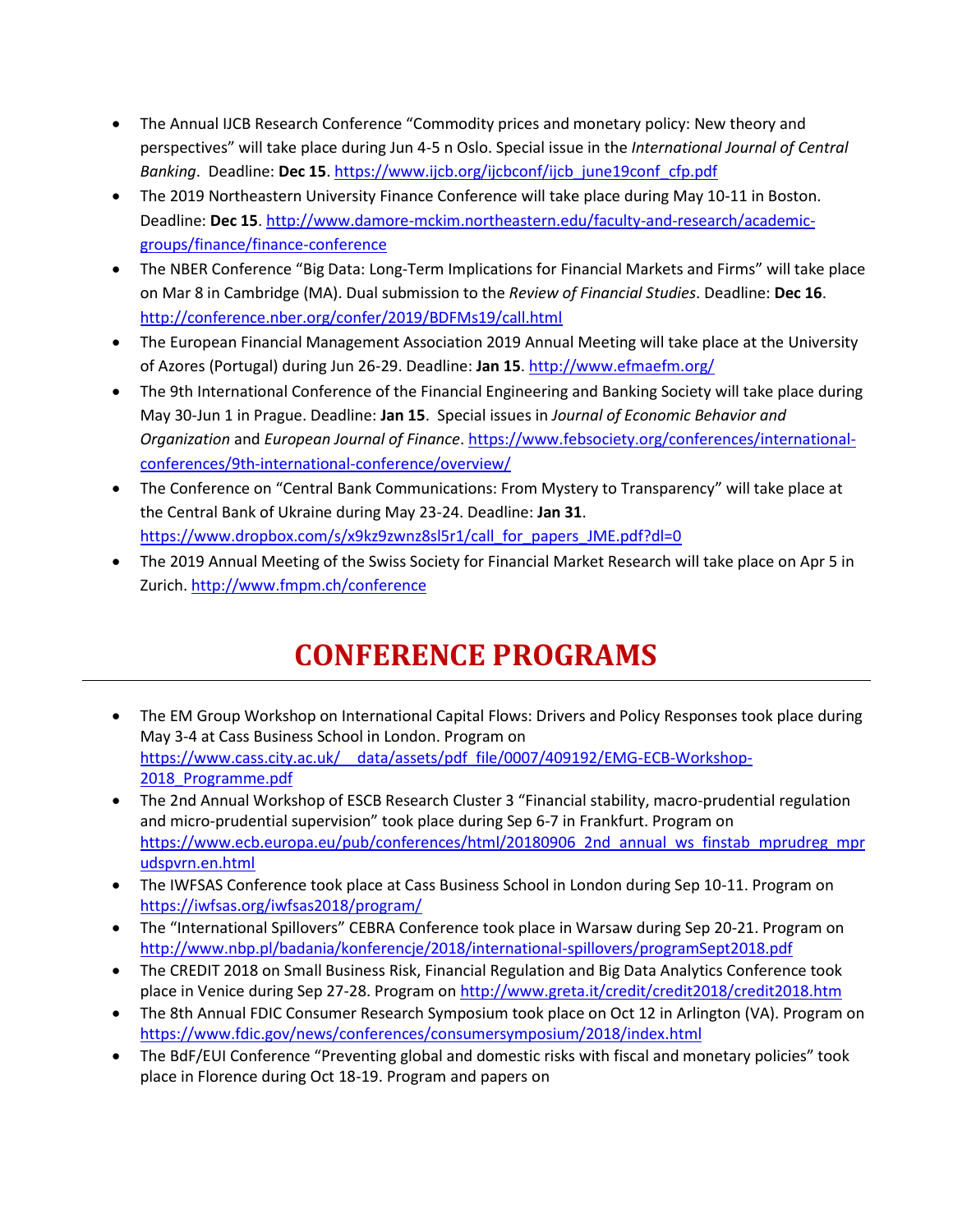[https://www.eui.eu/Projects/PierreWernerChair/Papers-EUI-Banque-de-France-Conference-18-19-](https://www.eui.eu/Projects/PierreWernerChair/Papers-EUI-Banque-de-France-Conference-18-19-October-2018) [October-2018](https://www.eui.eu/Projects/PierreWernerChair/Papers-EUI-Banque-de-France-Conference-18-19-October-2018)

- The Deutsche Bundesbank Conference "Financial cycles and regulation" will take place during Nov 5-6 in Berlin. Program on [https://www.bundesbank.de/resource/blob/759528/11c20611ca2f827bbdb2bdda40d14045/mL/2018-](https://www.bundesbank.de/resource/blob/759528/11c20611ca2f827bbdb2bdda40d14045/mL/2018-11-05-frankfurt-programme-data.pdf) [11-05-frankfurt-programme-data.pdf](https://www.bundesbank.de/resource/blob/759528/11c20611ca2f827bbdb2bdda40d14045/mL/2018-11-05-frankfurt-programme-data.pdf)
- The ECB "Money markets and central bank balance sheets" Workshop will take place during Nov 6-7 in Frankfurt. Program on

<https://www.dropbox.com/s/nf2g1oltmop4614/ECB%20Money%20Market%20Workshop.pdf?dl=0>

- The "Modelling with Big Data and Machine Learning" Workshop will take place during Nov 26-27 at the Bank of England. Program on [https://www.bankofengland.co.uk/events/2018/november/modelling](https://www.bankofengland.co.uk/events/2018/november/modelling-with-big-data-and-machine-learning)[with-big-data-and-machine-learning](https://www.bankofengland.co.uk/events/2018/november/modelling-with-big-data-and-machine-learning)
- The ESRC/SRC/LSE Law Conference "The future of money and the impact of Fintech and crypto currencies" will take place at the LSE on Nov 26. Program on [http://www.systemicrisk.ac.uk/sites/default/files/images/26.11.18%20-](http://www.systemicrisk.ac.uk/sites/default/files/images/26.11.18%20-%20Programme%20%28website%29_3.pdf) [%20Programme%20%28website%29\\_3.pdf](http://www.systemicrisk.ac.uk/sites/default/files/images/26.11.18%20-%20Programme%20%28website%29_3.pdf)
- The Cleveland Fed-OFR "2018 Financial Stability: Markets and Spillovers" Conference will take place during Nov 29-30 in Washington, DC. Agenda on [https://www.clevelandfed.org/en/newsroom-and](https://www.clevelandfed.org/en/newsroom-and-events/events/2018/2018-financial-stability-conference/agenda.aspx)[events/events/2018/2018-financial-stability-conference/agenda.aspx](https://www.clevelandfed.org/en/newsroom-and-events/events/2018/2018-financial-stability-conference/agenda.aspx)
- The "Puzzles in non-financial corporations debt, savings and investment" Conference will take place in Brussels on Dec 7. Program on [https://www.dropbox.com/s/ows54si54llw0e6/2018-10-](https://www.dropbox.com/s/ows54si54llw0e6/2018-10-04%20Brussels%20programme.pdf?dl=0) [04%20Brussels%20programme.pdf?dl=0](https://www.dropbox.com/s/ows54si54llw0e6/2018-10-04%20Brussels%20programme.pdf?dl=0)

## **POLICY ARTICLES, SPEECHES, REPORTS**

- Adrian "[Alternative Monetary Policy Paths and Downside Risk](https://www.imf.org/en/News/Articles/2018/10/29/sp102918-alternative-monetary-policy-paths-and-downside-risk)"
- Ahnert-Forbes-Friedrich-Reinhardt "Macroprudential FX regulations: Shifting the snowbanks of FX [vulnerability](http://www.nber.org/papers/w25083)"
- Anderson-Danielsson-Baba-Das-Kang-Segoviano "Macroprudential stress tests and policies: Searching [for robust and implementable frameworks](http://www.imf.org/en/Publications/WP/Issues/2018/09/11/Macroprudential-Stress-Tests-and-Policies-Searching-for-Robust-and-Implementable-Frameworks-46218)"
- Bernanke "[The real effects of the financial crisis](https://www.brookings.edu/wp-content/uploads/2018/09/BPEA_Fall2018_The-real-effects-of-the-financial-crisis.pdf)"
- Cetorelli-Traina "Reso[lving ``too big to fail''"](http://libertystreeteconomics.newyorkfed.org/2018/10/resolving-too-big-to-fail.html)
- Crump-Santos "[The effects of post-crisis banking reforms](http://libertystreeteconomics.newyorkfed.org/2018/10/the-effects-of-post-crisis-banking-reforms.html)"
- Crump-Giannone-Hundtofte "[Changing risk-return profiles](http://libertystreeteconomics.newyorkfed.org/2018/10/changing-risk-return-profiles.html)"
- Claessens-Frost-Turner-Zhu "[Fintech credit markets around the world: size, drivers and policy issues](https://www.bis.org/publ/qtrpdf/r_qt1809e.pdf)"
- Dell'Ariccia-Ferreira-Jenkinson-Laeven-Martin-Minoiu-Popov "[Managing the sovereign-bank nexus](https://www.imf.org/en/Publications/Departmental-Papers-Policy-Papers/Issues/2018/09/14/Managing-the-Sovereign-Bank-Nexus-45133)"
- [ECB Macroprudential Bulletin](https://www.ecb.europa.eu/pub/macroprudential-bulletin/html/index.en.html) (October 2018-Issue 6)
- **[IMF Global Financial Stability Report](https://www.imf.org/en/Publications/GFSR/Issues/2018/09/25/Global-Financial-Stability-Report-October-2018) (October 2018)**
- Kovner-Van Tassel-Zborowski "[Regulatory changes and the cost of capital for banks](http://libertystreeteconomics.newyorkfed.org/2018/10/regulatory-changes-and-the-cost-of-capital-for-banks.html)"
- Laeven-Valencia "[Systemic banking crises revisited](https://www.imf.org/en/Publications/WP/Issues/2018/09/14/Systemic-Banking-Crises-Revisited-46232)" ([new database\)](https://www.imf.org/~/media/Files/Publications/WP/2018/datasets/wp18206.ashx)
- Plosser-Santos "[The cost of regulatory capital](http://libertystreeteconomics.newyorkfed.org/2018/10/the-cost-of-regulatory-capital.html)"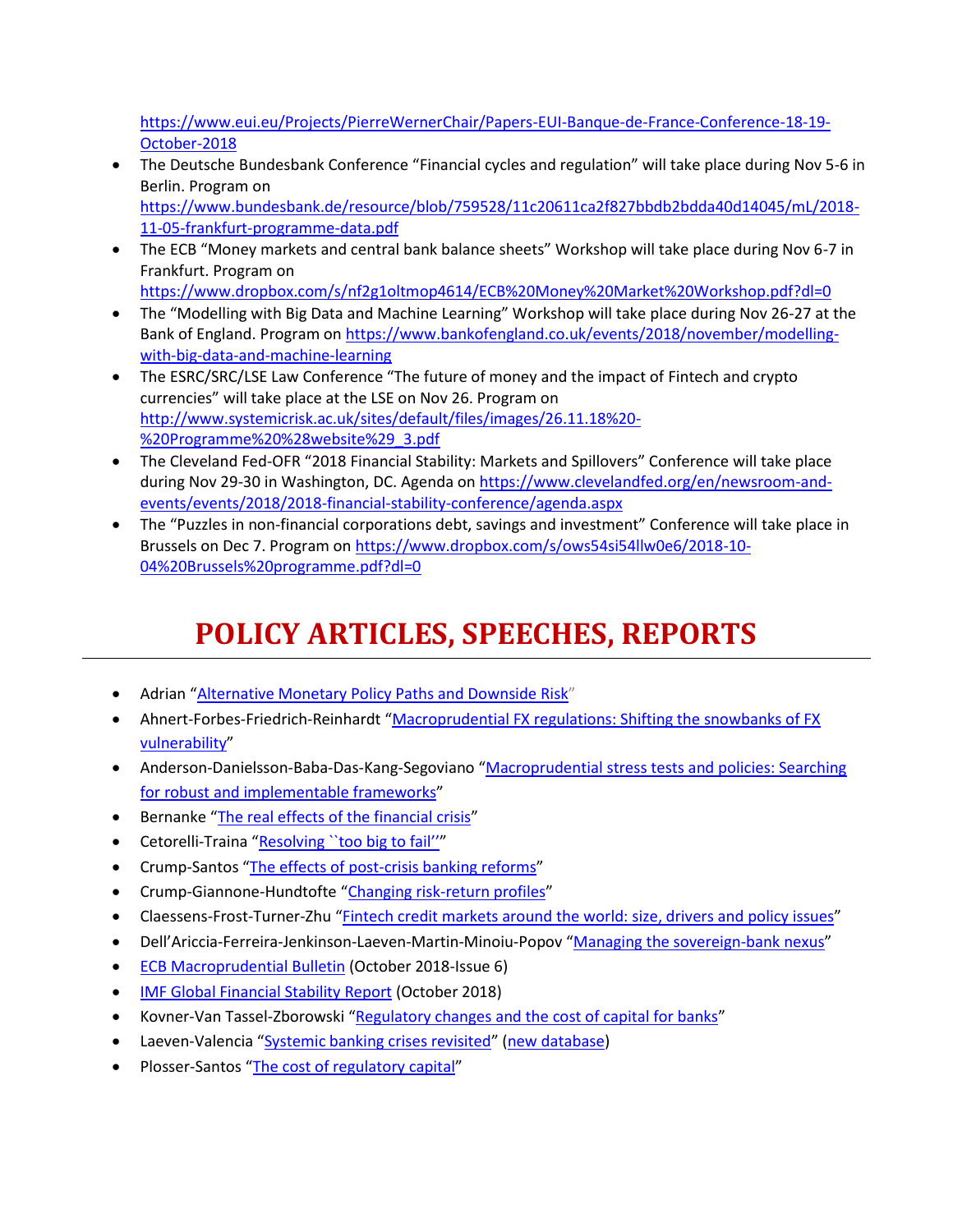## **ACADEMIC RESEARCH**

- Agarwal-Badarinza-Qian "[The effectiveness of housing collateral tightening policy](https://papers.ssrn.com/sol3/papers.cfm?abstract_id=2917308)"
- Avdjiev-Koch-McGuire-von Peter "[Transmission of monetary policy through global banks: Whose policy](https://www.bis.org/publ/work737.htm)  [maters?](https://www.bis.org/publ/work737.htm)"
- Badarinza-Ramadorai-Shimizu "[Gravity, counterparties, and foreign investment](https://papers.ssrn.com/sol3/papers.cfm?abstract_id=3141255)"
- Baum-Caglayan-Xu "[The Impact of Uncertainty on Financial Institutions](https://www.bc.edu/content/dam/bc1/schools/mcas/economics/pdf/working-papers/wp939-9-18.pdf)"
- Bord-Ivashina-Taliaferro "[Large banks and small](https://www.nber.org/papers/w25184) firm lending"
- Brauning-Ivashina "[US monetary policy and emerging market credit cycles](https://www.nber.org/papers/w25185)"
- Brei-von Peter "[The distance effect in banking and trade](https://www.sciencedirect.com/science/article/pii/S0261560617302000?via%3Dihub)"
- Chowdhury-Dungey-Kangogo-Sayeed-Volkov "[The changing network of financial market linkages:](https://www.adb.org/sites/default/files/publication/453016/ewp-558-financial-market-linkages-asian-experience.pdf) The [Asian experience](https://www.adb.org/sites/default/files/publication/453016/ewp-558-financial-market-linkages-asian-experience.pdf)"
- Covi-Gorpe-Kok "[CoMap: Mapping Contagion in the Euro Area Banking Sector](https://www.researchgate.net/publication/328020946_CoMap_Mapping_Contagion_in_the_Euro_Area_Banking_Sector)"
- Deng-Zeng-Li "[Real estate prices and systemic banking crises](https://www.sciencedirect.com/science/article/pii/S0264999317318278)"
- Gao "[Business networks, firm connectivity, and firm policies](https://papers.ssrn.com/sol3/papers.cfm?abstract_id=2483546)"
- Gao ["The effects of firm network on banks' portfolio considerations"](https://papers.ssrn.com/sol3/papers.cfm?abstract_id=2829988)
- Garigga-Hedlund "[Housing crises](https://faculty.missouri.edu/~hedlunda/research/manuscript_housingcrises.pdf)"
- Georg-Pierret-Steffen "[Similar investors](https://papers.ssrn.com/sol3/papers.cfm?abstract_id=3250826)"
- Giudici-Parisi "[CoRisk: Credit risk contagion with correlation network models](https://www.mdpi.com/2227-9091/6/3/95)"
- Grant-Yung "[The double-edged sword of global integration: Robustness, fragility & contagion in the](https://papers.ssrn.com/sol3/papers.cfm?abstract_id=2978557)  [international firm network](https://papers.ssrn.com/sol3/papers.cfm?abstract_id=2978557)"
- Ma-Zhu "[Joint Effect of Liability Network and Portfolio Overlapping on Financial Systemic Risk:](https://www.researchgate.net/profile/S_S_Zhu/publication/328199522_Joint_Effect_of_Liability_Network_and_Portfolio_Overlapping_on_Financial_Systemic_Risk_Contagion_and_Rescue/links/5bbe229d45851572315ead11/Joint-Effect-of-Liability-Network-and-Portfolio-Overlapping-on-Financial-Systemic-Risk-Contagion-and-Rescue.pdf)  [Contagion and Rescue](https://www.researchgate.net/profile/S_S_Zhu/publication/328199522_Joint_Effect_of_Liability_Network_and_Portfolio_Overlapping_on_Financial_Systemic_Risk_Contagion_and_Rescue/links/5bbe229d45851572315ead11/Joint-Effect-of-Liability-Network-and-Portfolio-Overlapping-on-Financial-Systemic-Risk-Contagion-and-Rescue.pdf)"
- Navarro-Tran "[Shock diffusion in large regular networks: The role of transitive cycles](https://iwfsas.org/iwfsas2018/wp-content/uploads/2018/08/64-Transitive-cycles-March2018.pdf)"
- Poledna-Hinteregger-Thurner "Identifying Systemically Important Companies by Using the Credit [Network of an Entire Nation](https://www.mdpi.com/1099-4300/20/10/792)"
- Richter-Schularick-Shim "[The costs of macroprudential policy](http://www.nber.org/papers/w24989)"
- Shepherd "International input-output linkages and exogenous shock transmission: A simple model and [evidence from the global financial crisis](https://developing-trade.com/wp-content/uploads/2018/10/DTC-Article-Chapter-2018-1.pdf)"
- Shi "[Sectoral Booms and Misallocation of Managerial Talent: Evidence from the Chinese Real Estate](https://www.imf.org/en/Publications/WP/Issues/2018/09/28/Sectoral-Booms-and-Misallocation-of-Managerial-Talent-Evidence-from-the-Chinese-Real-Estate-46277)  [Boom](https://www.imf.org/en/Publications/WP/Issues/2018/09/28/Sectoral-Booms-and-Misallocation-of-Managerial-Talent-Evidence-from-the-Chinese-Real-Estate-46277)"

#### **MISCELLANEOUS**

- **[book chapter]** The World Trade Organization (WTO) will publish a book on inclusive trade and finance. Deadline: **Nov 15**.<https://voxeu.org/events/call-papers-wto-book-inclusive-trade>
- **[special journal issue]** *Economic Notes* will publish a special issue on "Business models in finance: Risk and evolution." Deadline: **Dec 31**[. https://wol-prod-cdn.literatumonline.com/pb](https://wol-prod-cdn.literatumonline.com/pb-assets/assets/14680300/CFP_Economic_Notes-1536673837627.pdf)[assets/assets/14680300/CFP\\_Economic\\_Notes-1536673837627.pdf](https://wol-prod-cdn.literatumonline.com/pb-assets/assets/14680300/CFP_Economic_Notes-1536673837627.pdf)